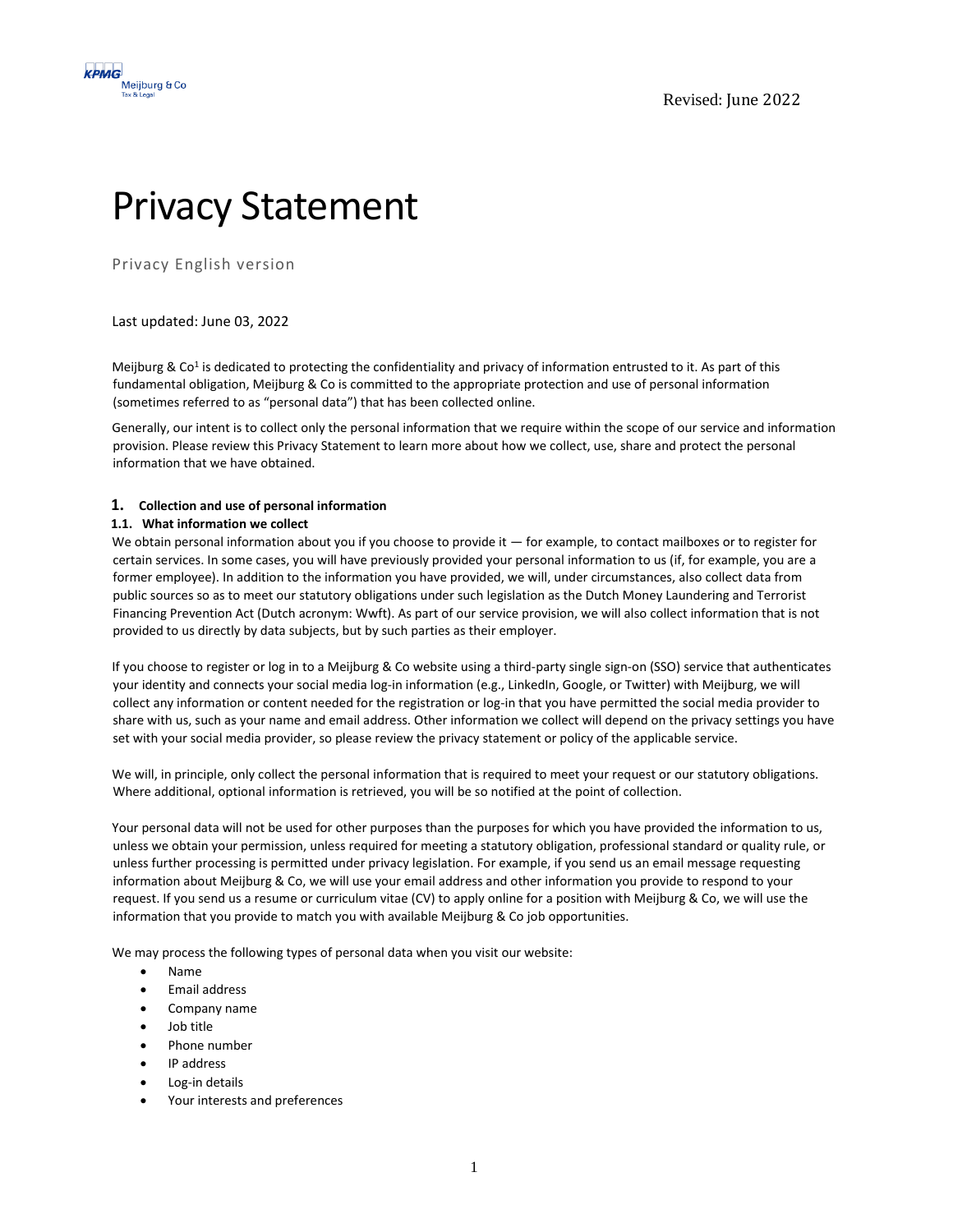

- Social media name
- Information about your surfing and browsing habits, possibly your location and other cookie information

We may also process other personal information as part of other activities, such as our service provision, recruiting, marketing and events, and tools we have provided. It depends on the activity and the information you have provided, as well as on the then prevailing statutory requirements and professional standards which data we process while carrying out these activities. Examples of information we may process for all these activities are your name and address details, date of birth, gender and private and business contact information. We have listed a number of specific processing situations below:

| Service provision                                                | Recruitment                          | Marketing and events                                 |
|------------------------------------------------------------------|--------------------------------------|------------------------------------------------------|
| Information about role and department                            | Employment history/CV                | Information about role and department                |
| Information about corporate structure<br>and shareholders        | <b>Educational background</b>        | Preferences and interests (consent and<br>objection) |
| Financial information                                            | LinkedIn URL                         | User account and log-in details                      |
| Information from chats and other<br>messaging tools (KPMG tools) | Personal data shared in cover letter | Technical information (such as IP address)           |
|                                                                  |                                      | Video and audio materials                            |

Within the scope of these activities, we may in some instances – where this is permitted by law and/or subject to your consent – process special categories of personal data (such as data revealing racial or ethnic origin, political opinions, religious or philosophical beliefs, trade union membership or sexual orientation, or medical information) as well as information about alleged or proven criminal offenses. We are occasionally also required to process national identification numbers (in the Netherlands: BSN) or redacted or unredacted copies of identity documents.

# **1.2. Legal grounds we have to use your personal information**

Dutch law allows us to process personal information, so long as we have a ground under the law or consent to do so. It also requires us to tell you what those grounds are. As a result, when we process your personal information, we will rely on one of the following processing conditions:

- **Performance of a contract**: this is when the processing of your personal information is necessary in order to perform our obligations under a contract or to enter into this contract.
- **Legal obligation**: this is when we are required to process your personal information in order to comply with a legal obligation, such as:
	- Keeping records for tax purposes;
	- Performing client due diligence reviews and meeting other requirements under the Dutch Money Laundering and Terrorist Financing Prevention Act;
	- **•** Performing independence screenings;
	- Documenting our procedures in files:
	- Providing information to a public body or law enforcement agency.
- **Legitimate interest**: we may process information about you where it is in our or a third party's, e.g., a client's, legitimate interest in running a lawful business to do so in order to further that business, so long as it does not outweigh your interests. Examples of the legitimate interests referred to above are:
	- To offer information and/or services to individuals who visit our website;
	- To prevent fraud or criminal activity and to safeguard our IT systems;
	- To customize individuals' online experience and improve the performance usability and effectiveness of Meijburg & Co's online presence;
	- To conduct and analyze our marketing activities;
	- To meet our corporate and social responsibility obligations;
	- To exercise our fundamental rights in the EU under Articles 16 and 17 of the Charter of Fundamental Rights, including our freedom to conduct a business and right to property.
- **Your consent**: in some cases, we will ask you for specific permission to process some of your personal information, and we will only process your personal information in this way if you agree to us doing so. You may withdraw your consent at any time by contacting Meijburg & Co at privacymeijburg@kpmg.com.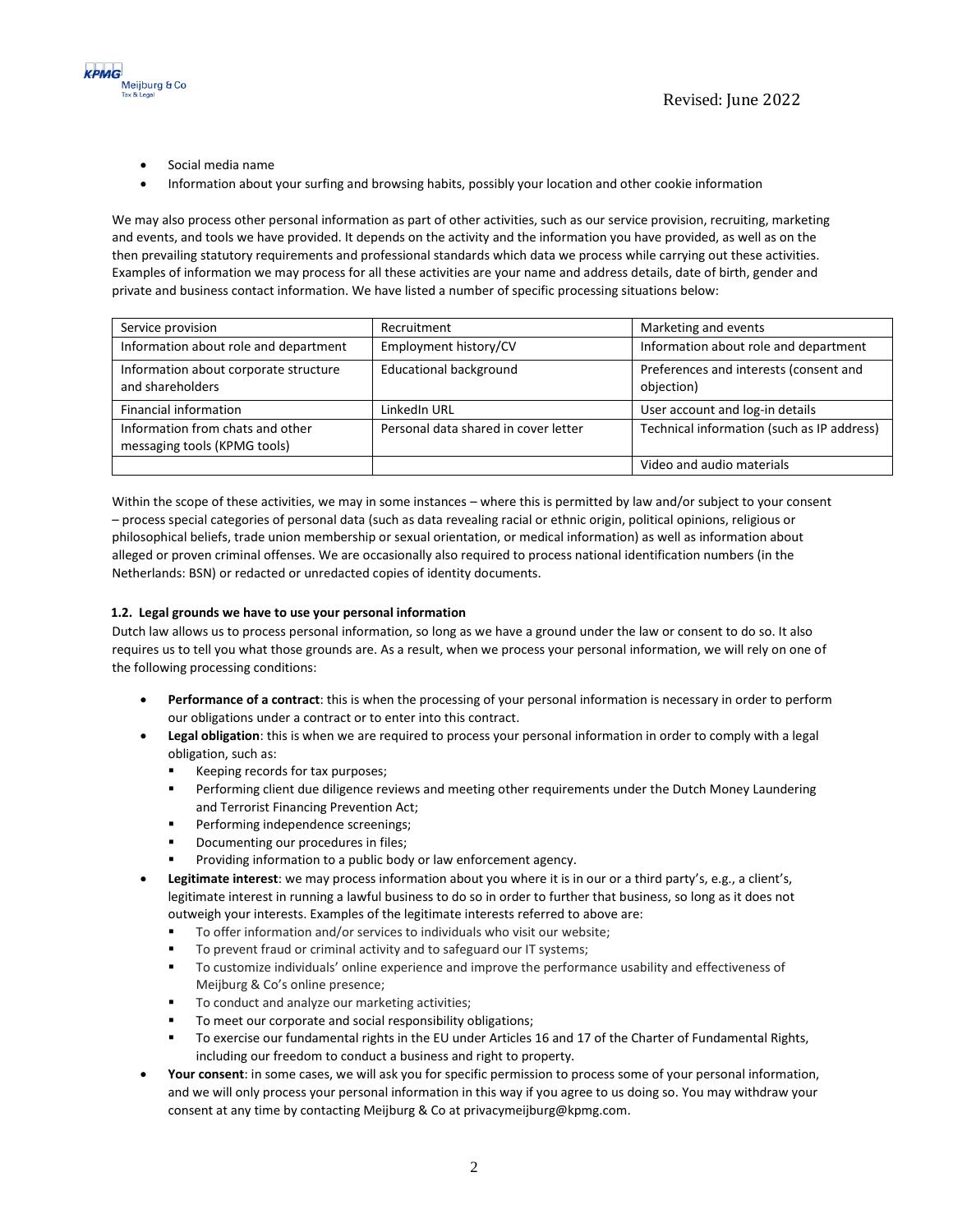

# **1.3. Automatic collection of personal data**

Meijburg & Co uses cookies, web beacons and other technologies to automatically collect certain types of information when you visit us online as well as through emails that we may exchange. The collection of this information allows us to customize your online experience, improve the performance, usability and effectiveness of Meijburg & Co's online presence, and measure the effectiveness of our marketing activities.

## **1.3.1. IP addresses**

An IP address is a number assigned to your computer whenever you access the internet. It allows computers and servers to recognize and communicate with one another. IP addresses of visitors from which visitors appear to originate will be recorded for IT security and system diagnostic purposes. This information will also typically be used in aggregate form to conduct website trend and performance analysis.

#### **1.3.2. Cookies**

Cookies will typically be placed on your computer or internet-enabled device (e.g., a computer or smartphone) whenever you visit us online. This allows the site to remember your device and serves a number of purposes.

On our websites, a notification banner will appear allowing you to manage your consent to collect cookies. If you do not consent, your computer or internet-enabled device will not be tracked for marketing-related activities. A secondary type of cookies, referred to as user-input cookies may be required to ensure the necessary functionality. These cookies will not be blocked through the use of the banner. Your selection will be saved in a cookie and is valid for a period of 90 days. If you wish to revoke your selection, you may do so by clearing your browser's cookies.

Although most browsers automatically accept cookies, you can choose whether or not to accept cookies via your browser's settings (often found in your browser's Tools or Preferences menu). You may also delete cookies from your device at any time. However, please be aware that, if you do not accept cookies, you may not be able to fully experience some of our websites' features.

Further information about managing cookies can be found in your browser's help file or through sites such as [www.allaboutcookies.org.](http://www.allaboutcookies.org/)

| <b>Purpose</b>           | <b>Outline</b>                                                      | <b>Type &amp; Expiry</b>      |
|--------------------------|---------------------------------------------------------------------|-------------------------------|
| Performance (i.e.,       | Our websites are built using common internet platforms. These       | Session; deleted upon         |
| user's browser)          | have built-in cookies which help compatibility issues (e.g., to     | closing the browser           |
|                          | identify your browser type) and improve performance (e.g.,          |                               |
|                          | quicker loading of content).                                        |                               |
| Security (e.g., Asp.NET) | If you register for access to a restricted area, our cookies ensure | Session; deleted upon         |
|                          | that your device is logged for the duration of your session. You    | closing the browser           |
|                          | will need your username and password to access the restricted       |                               |
|                          | areas.                                                              |                               |
| Site preferences         | Our cookies may also remember your site preferences (e.g.,          | Session; deleted upon         |
|                          | language) or seek to enhance your experience (e.g., by              | closing the browser           |
|                          | personalizing a greeting or content). This will apply to areas      |                               |
|                          | where you have registered specifically for access or to create an   |                               |
|                          | account.                                                            |                               |
| Analytical               | We use different cookies to help us understand how site visitors    | Persistent, but deleted       |
|                          | use our website. This allows us to improve the quality and          | automatically after two years |
|                          | content on meijburg.com for our visitors. The aggregated            |                               |

Below is a list of the types of cookies used on our websites: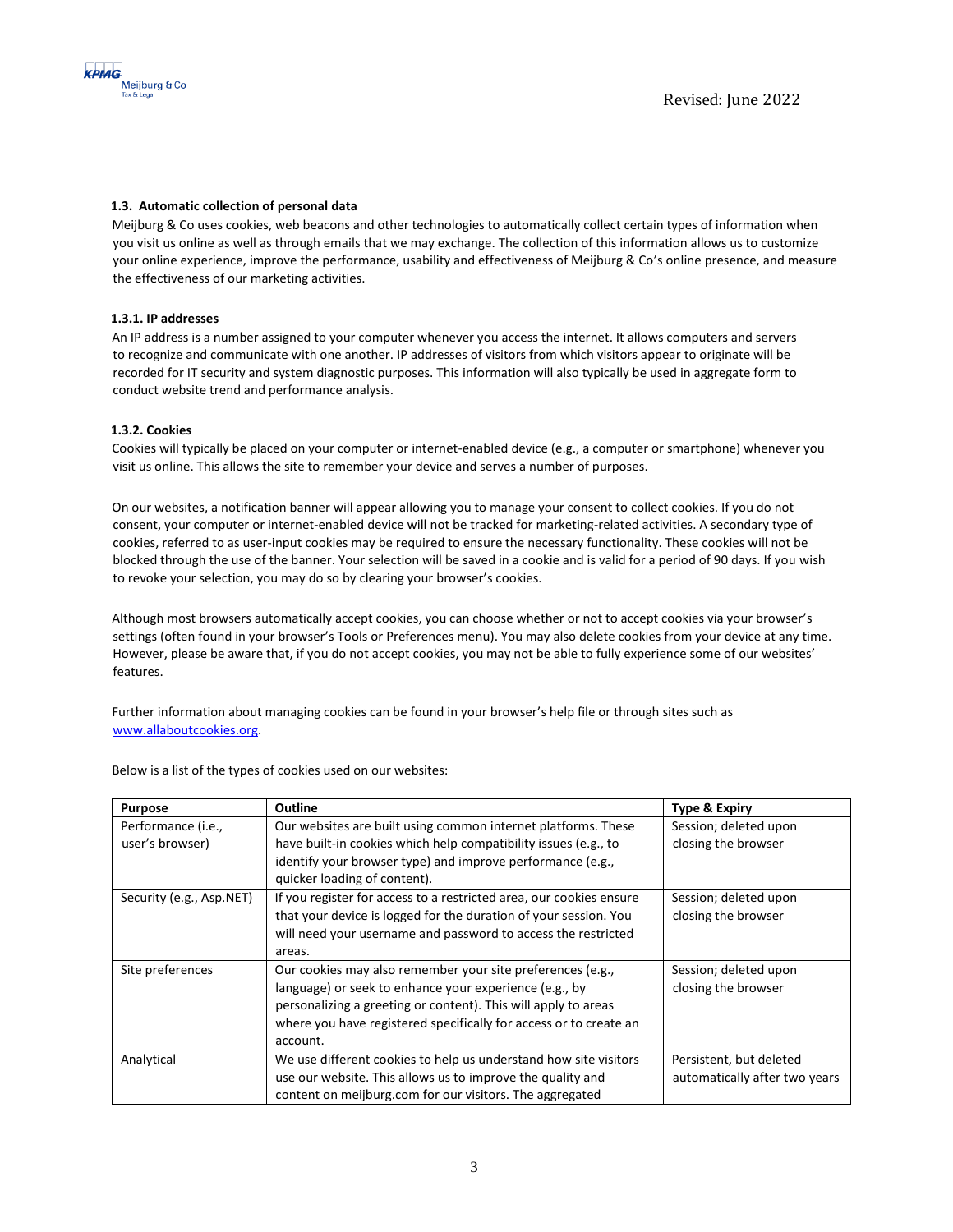

|                       | statistical data covers items such as total visits or page views, and<br>referrers to our websites. For further details on our use of Google<br>Analytics, see below.                                                                                                                                                                                                                                                                                                                                                                                                                                                                                                                | if you no longer visit<br>meijburg.com.                                                             |
|-----------------------|--------------------------------------------------------------------------------------------------------------------------------------------------------------------------------------------------------------------------------------------------------------------------------------------------------------------------------------------------------------------------------------------------------------------------------------------------------------------------------------------------------------------------------------------------------------------------------------------------------------------------------------------------------------------------------------|-----------------------------------------------------------------------------------------------------|
| Site visitor feedback | We use a third-party survey tool to invite a percentage of visitors<br>to provide their feedback. Cookies are used to prevent visitors<br>from being invited multiple times. The first cookie (1) is set if the                                                                                                                                                                                                                                                                                                                                                                                                                                                                      | 1: Session; deleted upon<br>closing the browser                                                     |
|                       | visitor is not invited to participate in the survey, and is used to<br>ensure visitors are not invited after their first page view. The<br>second cookie (2) is set if the visitor is invited to participate in the<br>survey, and is used to ensure the visitor is not invited again to<br>participate for a period of 90 days.                                                                                                                                                                                                                                                                                                                                                     | 2: Persistent; deleted<br>automatically after 90 days<br>or presenting survey invite.               |
| Social sharing        | We use third-party social media widgets or buttons to provide you<br>with additional functionality to share content from our web pages<br>to social media websites and email. Use of these widgets or<br>buttons may place a cookie on your device to make their service<br>easier to use, ensure your interaction is displayed on our web<br>pages (e.g., the social share count cache is updated) and log<br>information about your activities across the internet and on our<br>websites. We encourage you to review each provider's privacy<br>information before using any such service. For further details on<br>our use of social media widgets and applications, see below. | Persistent, but deleted<br>automatically after two years<br>if you no longer visit<br>meijburg.com. |

Cookies by themselves do not tell us your email address or otherwise identify you personally. In our analytical reports, we may obtain other identifiers, including IP addresses, but this is for the purpose of identifying the number of unique visitors to our websites and geographic origin of visitor trends, and not to identify individual visitors.

# **Google Analytics**

Meijburg & Co uses Google Analytics. More information on how Google Analytics is used by Meijburg & Co can be found here: [Privacy controls in Google Analytics](https://support.google.com/analytics/answer/9019185?hl=en%23zippy=%2Cin-this-article# ) – Google Analytics Help. In addition, Meijburg & Co follows the manual provided by the Dutch Data Protection Authority for the private-friendly setup of Google Analytics. This means we have a data processing agreement with Google, that we anonymize your IP address, that Google is not authorized to collect our users' personal data for its own purposes, that marketing options and user IDs have been deactivated, and that we use a banner to inform our visitors.

To provide website visitors with more choice on how their data is collected by Google Analytics, Google has developed the [Google Analytics Opt-out Browser Add-on. T](https://tools.google.com/dlpage/gaoptout?hl=en)he add-on communicates with the Google Analytics JavaScript (ga.js) to indicate that information about the website visit should not be sent to Google Analytics. The Google Analytics Opt-out Browser Addon does not prevent information from being sent to the website itself or to other web analytics services.

## **1.3.4. Web beacons**

A web beacon is a small image file on a web page that can be used to collect certain information from your computer, such as an IP address, the time the content was viewed, a browser type, and the existence of cookies previously set by the same server. Meijburg & Co only uses web beacons in accordance with applicable laws.

In some of our newsletters and other communications, we will monitor recipient actions such as email open rates through embedded links within the messages. We collect this information to gauge user interest and to improve our services and communication.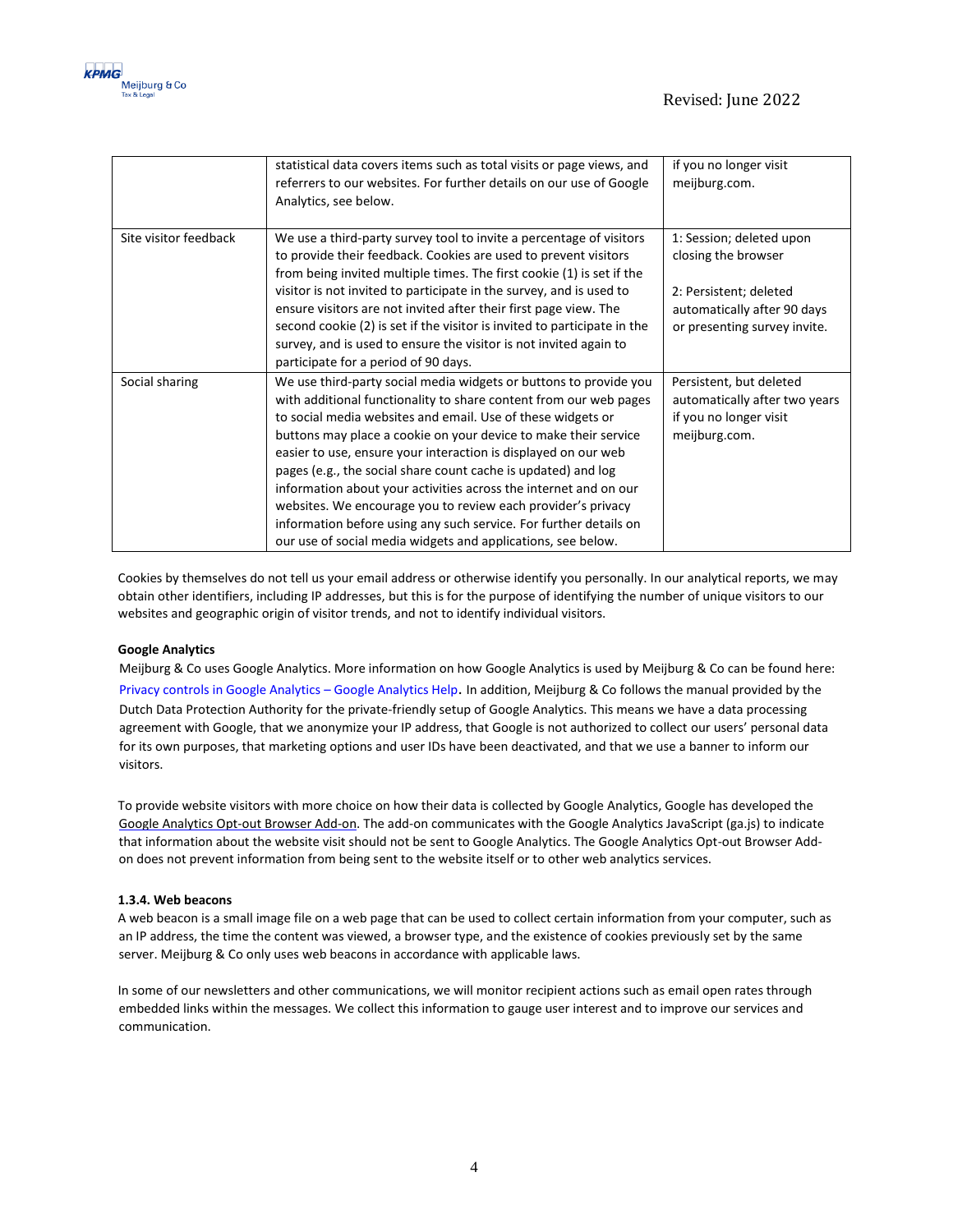

# **1.3.5. Location-based tools**

Meijburg & Co may collect and use the geographical location of your computer or mobile device. This location data is collected for the purpose of providing you with information regarding services which we believe may be of interest to you based on your geographic location, and to improve our location-based products and services.

## **1.4. Social media widgets and applications**

Meijburg & Co websites will typically include functionality to enable sharing via third-party social media applications, such as the Facebook Like button and Twitter widget. These social media applications will collect and use information regarding your use of Meijburg & Co websites (see details on social sharing cookies above). Any personal information that you provide via such social media applications will often be collected and used by other members of that social media application and such interactions are governed by the privacy policies of the companies that provide the application. We do not have control over, or responsibility for, those companies or their use of your information.

In addition, Meijburg & Co websites may host blogs, forums, crowd-sourcing and other applications or services (collectively: "social media features"). The purpose of social media features is to facilitate the sharing of knowledge and content. Any personal information that you provide on any Meijburg & Co social media feature will typically be shared with other users of that social media feature (unless otherwise stated at the point of collection), over whom we have limited or no control.

# **1.5. Children**

Meijburg & Co understands the importance of protecting children's privacy, especially in an online environment. In particular, our sites are not intentionally designed for, or directed at, children under the age of 16. It is our policy never to knowingly collect or retain information about anyone under the age of 16, except as part of an engagement to provide professional services.

#### **2. Sharing and transfer of personal information**

#### *Transfer within the network of KPMG firms*

Meijburg & Co will share information about you with KPMG International and other members of the KPMG network as part of our engagement where required or desirable to meet our legal and regulatory obligations around the world. Other parts of the KPMG network are also used to provide services to us and you, for example hosting and supporting IT applications, assisting with KPMG services, performing client conflicts checks and meeting the provisions of Dutch Money Laundering and Terrorist Financing Prevention Act.

#### *Transfers to third parties*

We do not share personal information with third parties, except as necessary for our legitimate professional and business needs, to carry out your requests and/or as required or permitted by law or professional standards. This would include:

- Our service providers: Meijburg & Co works with partners, service providers or agencies so they can process your personal information on our behalf. Meijburg & Co will only transfer personal information to them when they meet our strict standards on the processing of data and security. We only share personal information that allows them to provide their services.
- If we are reorganized or sold to another organization: Meijburg & Co may also disclose personal information in connection with the sale, assignment, or other transfer of any element of the business to which the personal information relates.
- Courts, tribunals, law enforcement or regulatory bodies: Meijburg & Co may disclose personal information in order to respond to requests of courts, tribunals, government or law enforcement agencies or where it is necessary or prudent to comply with applicable laws, court or tribunal orders or rules, or government or professional regulations.
- Audits: disclosures of personal information may also be needed for data privacy or security audits and/or to investigate, or respond to, a complaint or security threat.
- Insurers: in the event of a claim, we will share information with our insurer.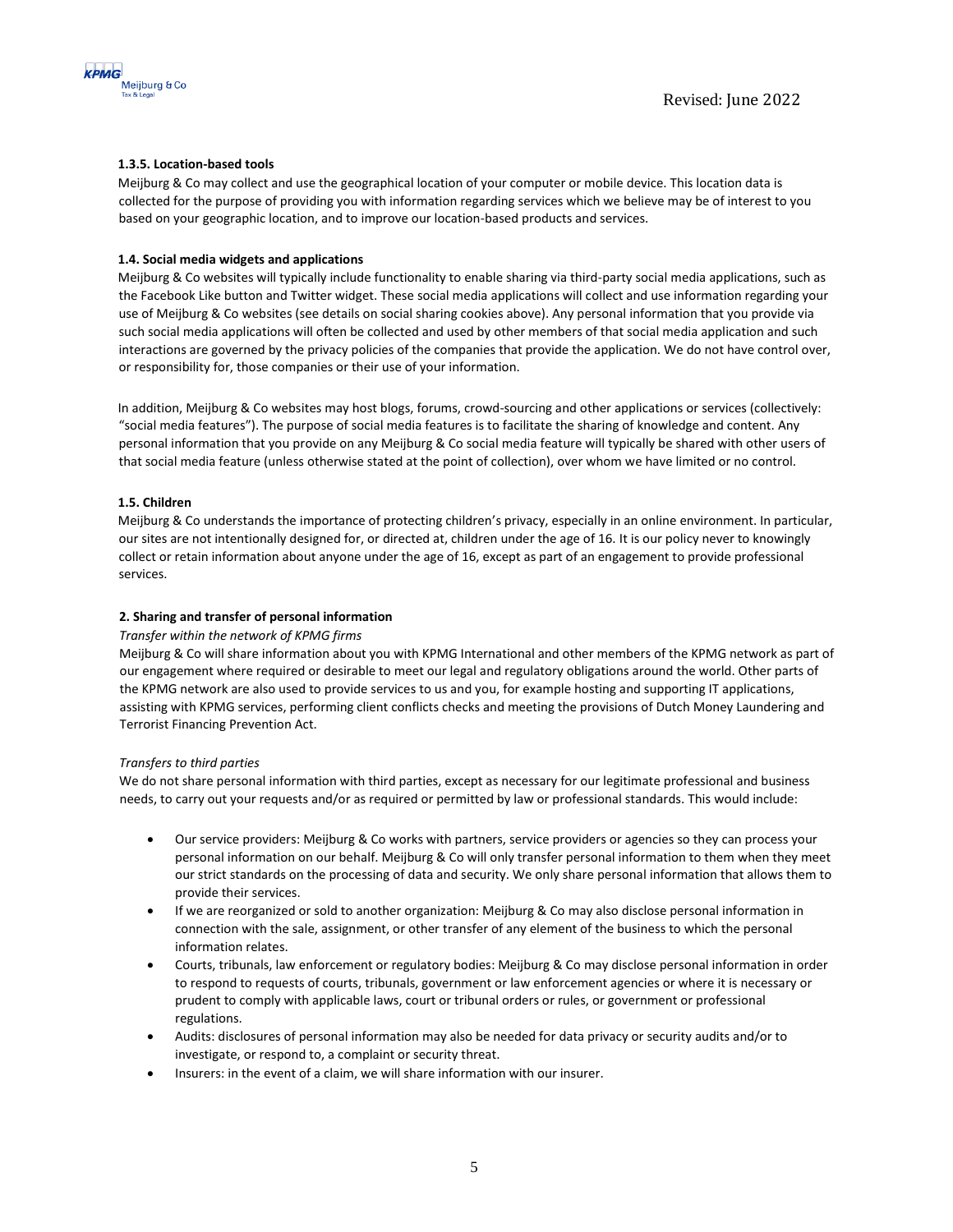

In some instances, Meijburg & Co may share personal data about you with various outside companies or service providers or vendors working on our behalf to help fulfill your requests.

In addition, Meijburg & Co may transfer personal data across geographical borders to other KPMG member firms or outside companies working with us or on our behalf. Meijburg & Co will also typically store personal data in a jurisdiction other than where you are based. Personal data is transferred by Meijburg & Co in accordance with privacy and other laws and regulations, such as the General Data Protection Regulation (GDPR) and other EU-approved standard data protection clauses.

Meijburg & Co will not transfer the personal data you provide to any third parties for their own direct marketing use.

#### **3. Choices**

In general, you are not required to submit any personal data to Meijburg & Co, but we may require you to provide certain personal data in order for you to receive additional information about our services and events. Meijburg & Co may also ask for your permission for certain uses of your personal information, and you can agree to or decline those uses. If you opt-in for particular services or communications, such as an e-newsletter, you will be able to unsubscribe at any time by following the instructions included in each communication. If you decide to unsubscribe from a service or communication, we will try to remove your information promptly, although we may require additional information before we can process your request.

As described above, if you wish to prevent cookies from tracking you as you navigate our sites, you can reset your browser to refuse all cookies or to indicate when a cookie is being sent. Note, however, that some portions of our sites may not work properly if you elect to refuse cookies.

#### **4. Your rights**

If Meijburg & Co processes personal information about you, you have the following rights:

- **Access and rectification:** you have the right to access your personal data. This is sometimes called a 'Subject Access Request'. If we agree that we are obliged to provide personal information to you, we will provide it to you free of charge if your request is reasonable. Before providing personal information to you, we may ask for proof of identity and sufficient information about your interactions with us that we can locate your personal information. Depending on the service level, we may ask you, in certain instances, to specify your subject access request. If the information we hold about you is incorrect, you may ask us to correct any inaccuracies in the personal information.
- **Object to processing**: you have the right to object to us processing your personal information if we are not entitled to use it anymore or if you believe that our use of your personal information qualifies as inappropriate.
- **Other rights**: in addition, you may have rights to have your information deleted if we are keeping it too long, have its processing restricted in certain circumstances and/or to obtain copies of information we hold about you in a common electronic format that can be used by a different service provider.

You can make a request or exercise these rights by contacting privacymeijburg@kpmg.com and we will make all reasonable and practical efforts to comply with your request, so long as it is consistent with applicable law and professional standards.

#### **5. Data security and integrity**

Meijburg & Co has reasonable security policies and procedures in place to protect personal information from unauthorized loss, misuse, alteration, destruction or unauthorized access. Despite Meijburg & Co's best efforts, however, security cannot be absolutely guaranteed against all threats. To the best of our ability, access to your personal information is limited to those who have a need to know. Those individuals who have access to the data are required to maintain the confidentiality of such information.

We also make reasonable efforts to retain personal information only for so long i) as the information is necessary to comply with an individual's request, ii) as necessary to comply with legal, regulatory, internal business or policy requirements, or iii) until that person asks that the information be deleted. The period for which data is retained will depend on the specific nature and circumstances under which the information was collected.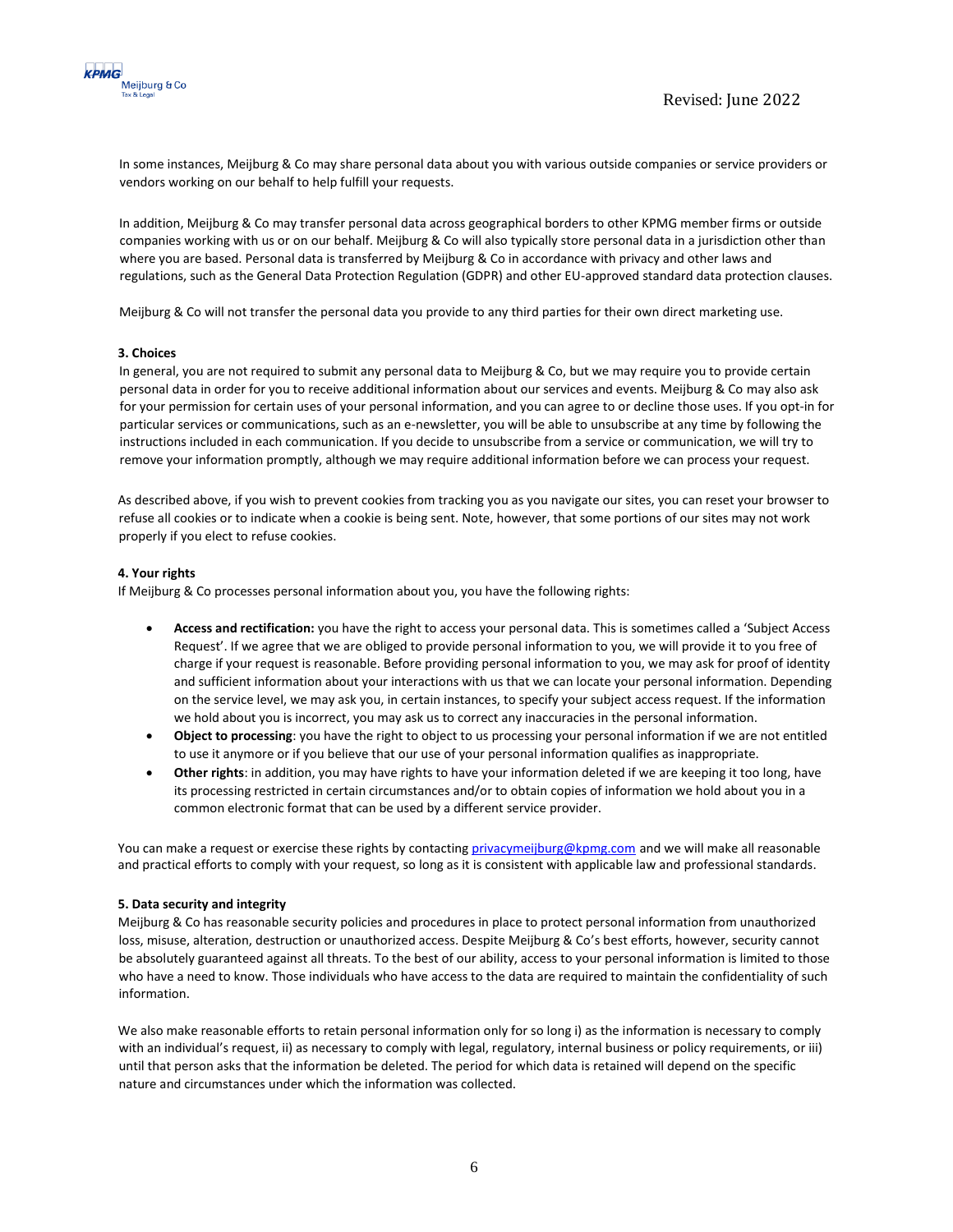



# **6. Links to other sites**

Please be aware that Meijburg & Co websites will typically contain links to other sites, including sites maintained by other KPMG member firms that are not governed by this Privacy Statement but by other privacy statements that will often differ somewhat. We encourage users to review the privacy policy of each website visited before disclosing any personal information.

By registering on any KPMG website and then navigating to another KPMG website while still logged in, you agree to the use of your personal information in accordance with the privacy statement of the KPMG website you are visiting.

#### **7. Changes to this statement**

Meijburg & Co may modify this Privacy Statement from time to time to reflect our current privacy practices. When we make changes to this statement, we will revise the "updated" date at the top of this page. Any changes to the processing of personal data as described in this Privacy Statement affecting you will be communicated to you through an appropriate channel, depending on how we normally communicate with you.

### **8. Policy questions and enforcement**

Meijburg & Co is committed to protecting the online privacy of your personal information. If you have questions or comments about our administration of your personal information, please contact us at privacymeijburg@kpmg.com. You may also use this address to communicate any concerns you may have regarding compliance with our Privacy Statement. We will acknowledge your complaint or request within one month of receipt and seek to resolve your concern or request.

In any event, you always have the right to lodge a complaint with the Dutch Data Protection Authority.